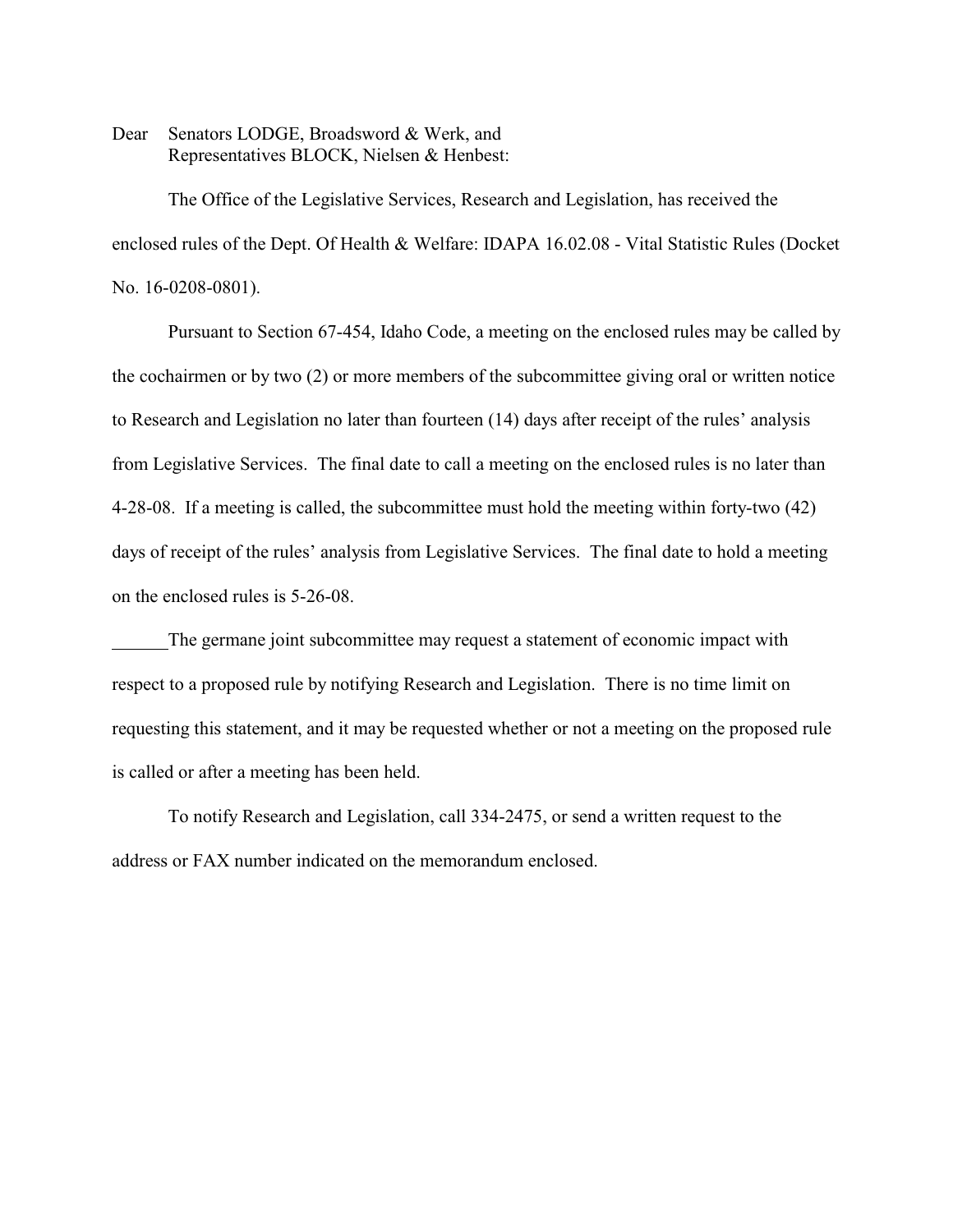# **MEMORANDUM**

**TO:** Rules Review Subcommittee of the Senate Health & Welfare Committee and the House Health & Welfare Committee **FROM:** Research & Legislation Staff - Paige Alan Parker **DATE:** April 9, 2008

**SUBJECT:** Department of Health and Welfare - IDAPA 16.02.08 - Vital Statistic Rules (Docket No. 16-0208-0801 (Proposed))

By this Proposed Rule docket, the Department of Health and Welfare amends chapter 002.08 of title 16, Idaho Administrative Code (Docket No. 16-0208-0801)(hereinafter, "proposed rule"). According to the Department, the proposed rule is authorized pursuant to sections 39-242, 39-268 and 39-5403, Idaho Code. Section 39-242(c), Idaho Code, allows the Board of Health and Welfare to adopt, amend and repeal regulations for the purpose of carrying out the provisions of the Vital Statistics chapter of the Idaho Code. Section 39-268, Idaho Code, was amended in 2007 to permit physician assistants, and advanced practice professional nurses to certify cause of death, provide reference to the coroner when death is due to natural causes and an authorized person is not available or is physically incapable of signing, sign certificates of stillbirth and authorize final disposition of deaths and stillbirths. The citation to section 39-5403, Idaho Code, is a mistake, since that section deals with artificial insemination.

According to the Department, no fee or charge is imposed by the proposed rule and there is no anticipated fiscal impact to the state General Fund as a result of this rulemaking. The Department states that negotiated rulemaking was not conducted because the rulemaking was requested by the 2008 Legislature to align the rule with section 39-268, Idaho Code, as amended in 2007. The Department states that public hearings will be scheduled if requested in writing by 25 persons, a political subdivision or an agency not later than Wednesday, May 21, 2008. All written comments must be delivered to the Department on or before Wednesday, May 28, 2008.

The Department sponsored SB 1069 in the 2007 legislative session to amend section 39- 268, Idaho Code, to add advanced practice professional nurses and physician assistants to the list of those legally authorized to sign death and stillbirth certificates and to authorize the final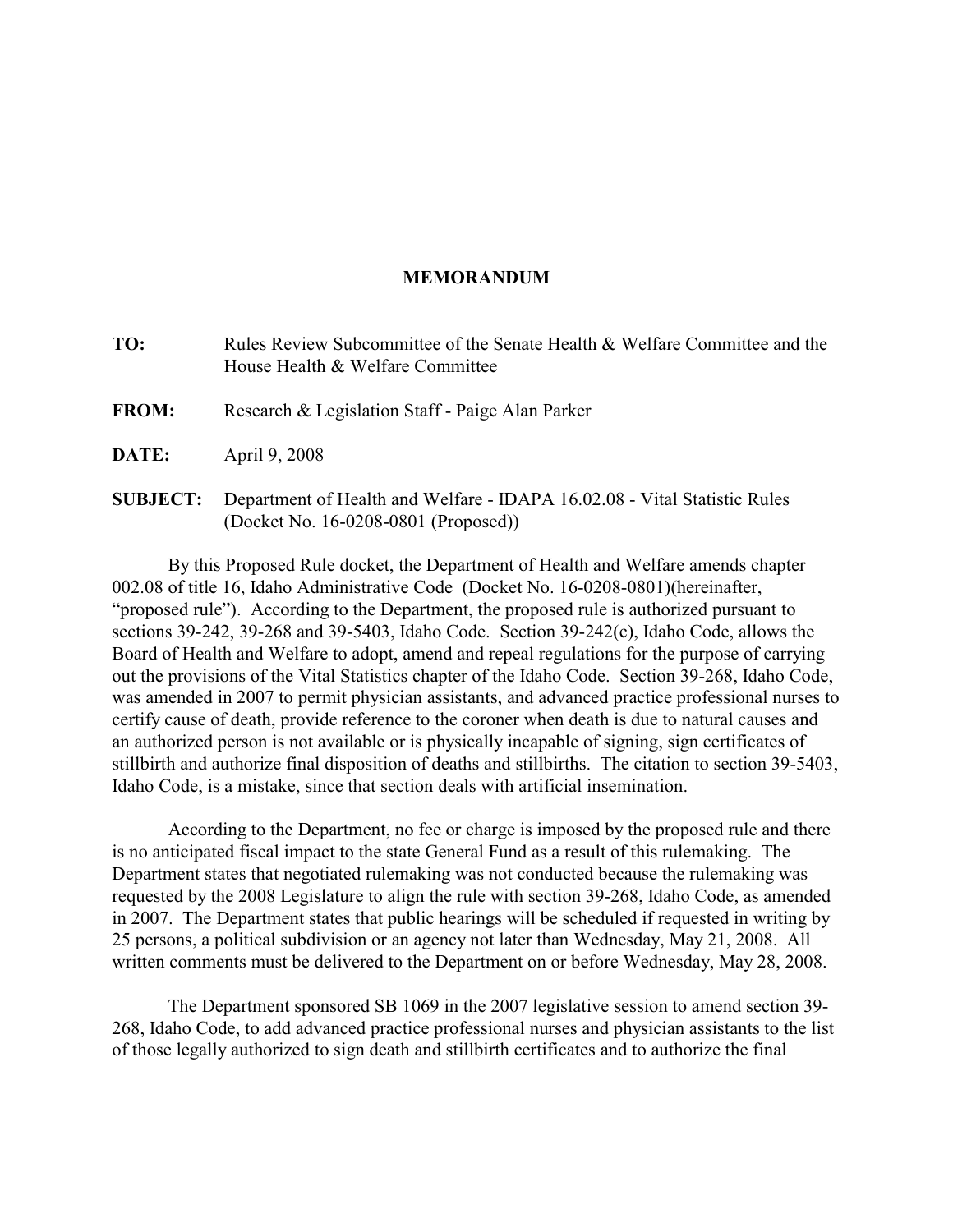disposition and removal of a dead body or stillborn fetus. The Department states that the House Health and Welfare Committee, during the 2008 rule review process, requested that IDAPA section 16.02.08.850 be aligned with the terminology used in section 39-268, Idaho Code, to avoid allowing unqualified individuals to inadvertently sign death and stillbirth certificates.. Specifically, the Department states that the proposed rule changes the terms "designate" and "designee" to "designated associate" in section 850 of the rule.

# **ANALYSIS**

The proposed rule changes "designee" or "designate" to "designated associate" at four (4) places in section 850. Under the proposed rule, before removing a dead body or fetus, the funeral director (or person acting as such) must: (1) obtain assurance from the attending physician, physician assistant or advanced practice professional nurse responsible for medical certification of the cause of death, or such person's "designated associate," that the death or stillbirth was from natural causes and the attending physician, physician assistant or advanced practice professional nurse, or such person's "designated associate," will assume responsibility for certification of the cause of death or stillbirth; (2) notify the coroner when the death or stillbirth is due to natural causes and the attending physician, physician assistant or advanced practice professional nurse, or such person's "designated associate," is not available or is physically incapable of providing assurance that the death or stillbirth is from natural causes or providing permission for removal; or (3) receive permission to remove the dead body or fetus from the place of death or stillbirth from the attending physician, physician assistant or practice professional nurse , or such person's "designated associate," if the death is from natural causes and all specified assurances under the rule have been met.

# **SUMMARY**

 The intent of the Department's proposed rule is authorized under sections 39-242(c) and 39-268, Idaho Code

cc: Sherri Kovach & Greg Heitman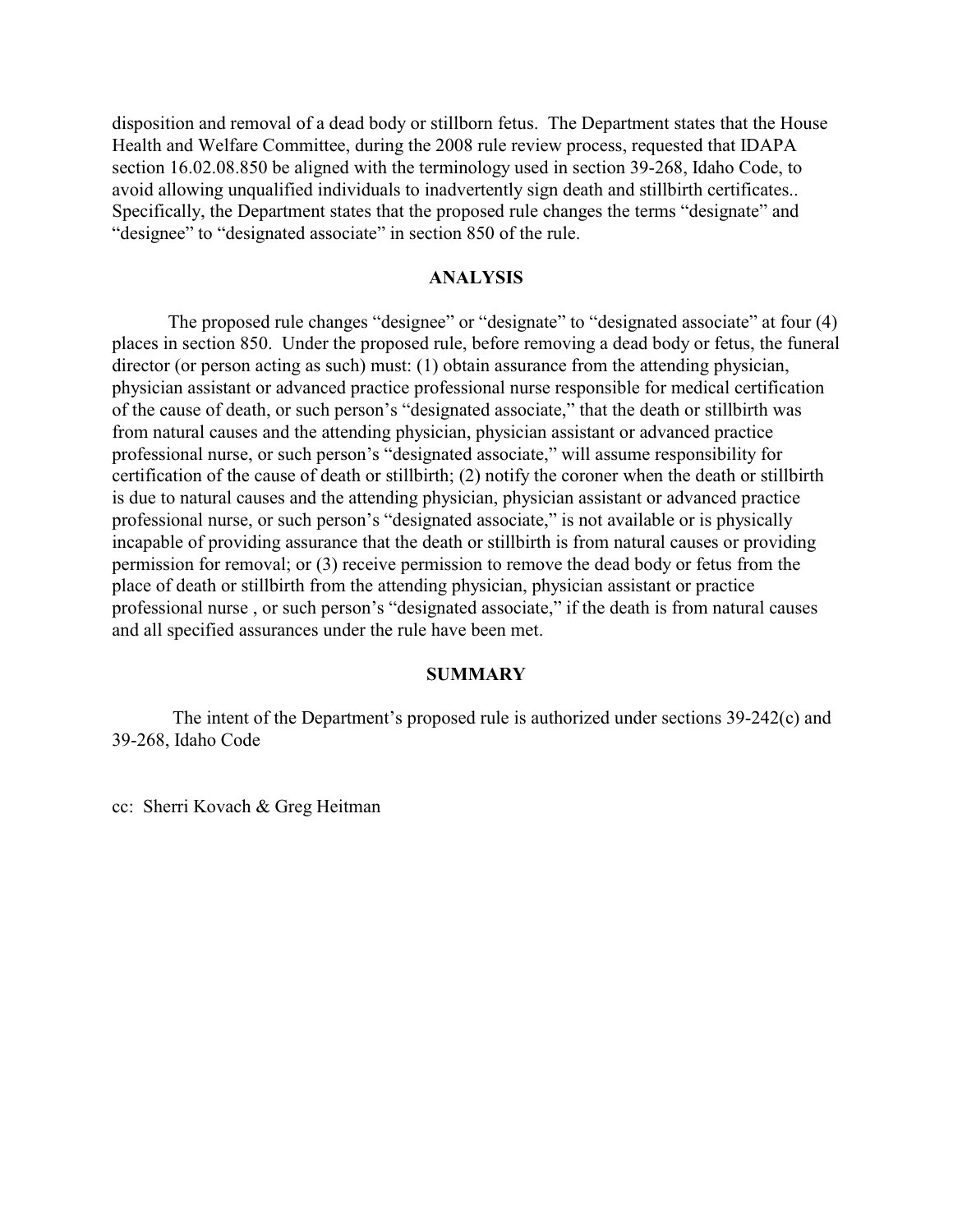# **IDAPA 16 - DEPARTMENT OF HEALTH AND WELFARE**

# **16.02.08 - VITAL STATISTICS RULES**

# **DOCKET NO. 16-0208-0801**

#### **NOTICE OF RULEMAKING - PROPOSED RULE**

**AUTHORITY:** In compliance with Section 67-5221(1), Idaho Code, notice is hereby given that this agency has initiated proposed rulemaking procedures. The action is authorized pursuant to Sections 39-242 and 39-5403, Idaho Code, as well as Section 39-268, Idaho Code.

**PUBLIC HEARING SCHEDULE:** Public hearing(s) concerning this rulemaking will be scheduled if requested in writing by twenty-five (25) persons, a political subdivision, or an agency, not later than Wednesday, May 21, 2008.

The hearing site(s) will be accessible to persons with disabilities. Requests for accommodation must be made not later than five (5) days prior to the hearing, to the agency address below.

**DESCRIPTIVE SUMMARY:** The following is a nontechnical explanation of the substance and purpose of the proposed rulemaking:

During the 2008 legislative session, the House Health and Welfare Committee approved Vital Statistics rule Docket No. 16-0208-0701, but requested that the language in Section 850 of the rule be aligned with the language in Section 39-268, Idaho Code. Committee members were concerned that the use of the words "designate" and "designee" in the rule might inadvertently allow unqualified individuals to sign certificates of death and stillbirth. The rule changes in this docket address that concern.

Specifically, the terms "designate" and "designee" are being changed to "designated associate," to mirror the terminology used in Section 39-268, Idaho Code.

**FEE SUMMARY:** The following is a specific description of the fee or charge imposed or increased: N/A

**FISCAL IMPACT:** The following is a specific description, if applicable, of any fiscal impact on the state general fund greater than ten thousand dollars (\$10,000) during the fiscal year.

There is no anticipated fiscal impact to the state general fund related to this rulemaking.

**NEGOTIATED RULEMAKING:** Pursuant to IDAPA 04.11.01.811, negotiated rulemaking was not conducted because this rulemaking is being done to align the rule terminology with Section 39-268, Idaho Code, as requested by the 2008 Legislature.

**ASSISTANCE ON TECHNICAL QUESTIONS, SUBMISSION OF WRITTEN COMMENTS:** For assistance on technical questions concerning the proposed rule, contact Greg Heitman at (208) 334-5986*.*

Anyone may submit written comments regarding this proposed rulemaking. All written comments must be directed to the undersigned and must be delivered on or before Wednesday, May 28, 2008.

DATED this \_\_\_\_\_\_\_\_ day of \_\_\_\_\_\_\_\_\_\_\_\_\_\_\_\_\_\_\_\_\_\_\_\_\_\_\_\_\_\_\_\_\_, 2008.

Sherri Kovach Program Supervisor DHW – Administrative Procedures Section 450 West State Street - 10th Floor P.O. Box 83720 Boise, Idaho 83720-0036

**IDAHO ADMINISTRATIVE BULLETIN** Page 1 May 7, 2008 - Vol. 08-5